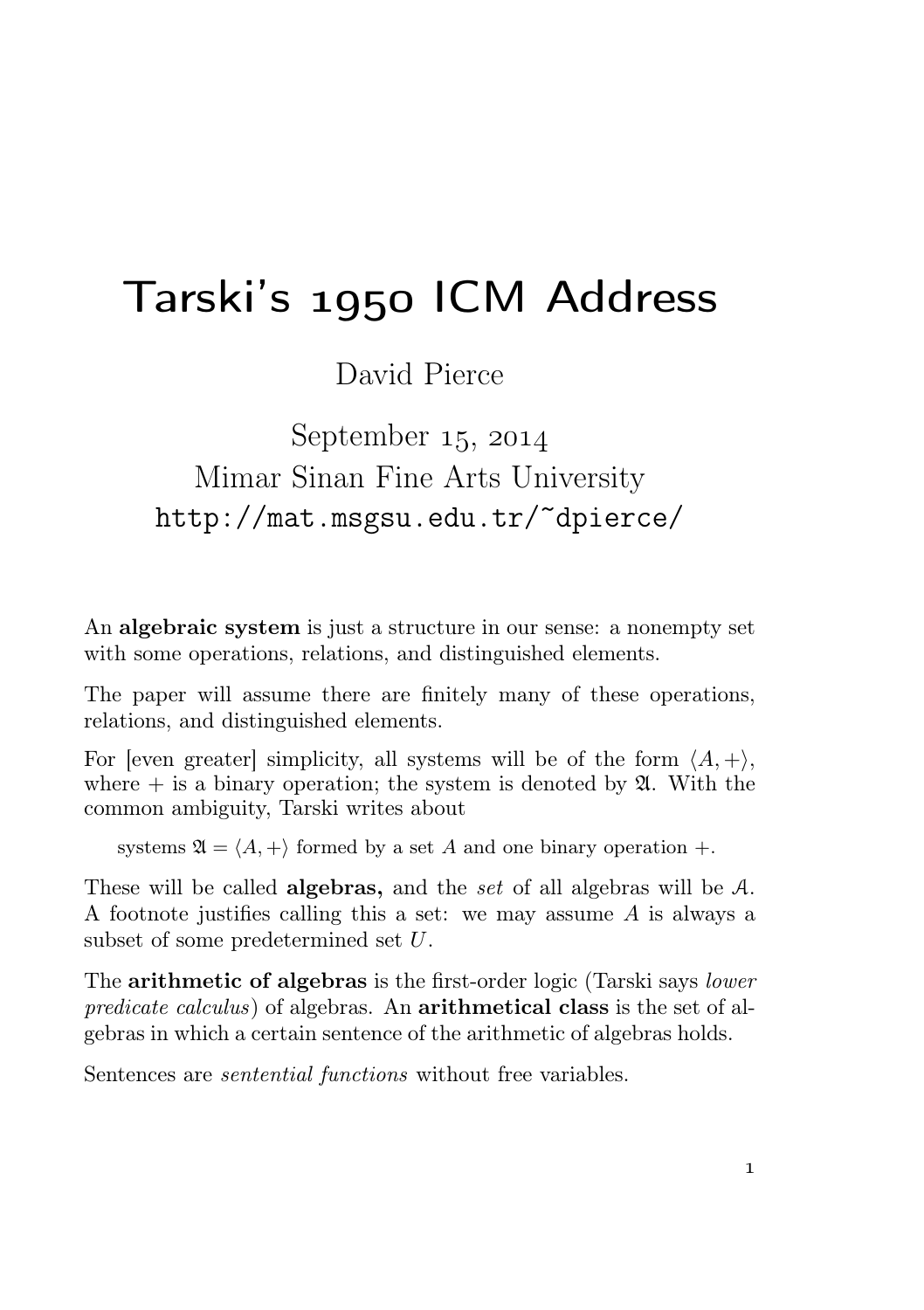Sentential functions (our formulas) are defined recursively from the atomic sentential functions. The variables in these are from the list

$$
x, x', x'', \ldots, x^{(k)}, \ldots
$$

Also the atomic sentences are, in our terms, *unnested*: just

$$
x^{(k)} = x^{(l)}, \qquad x^{(k)} + x^{(l)} = x^{(m)}.
$$

We define

$$
I_{k,l} = \{ y \in A^{\omega} \mid y_k = y_l \}, \qquad S_{k,l,m} = \{ y \in A^{\omega} \mid y_k + y_l = y_m \}
$$

(Tarski does not use the set-builder notation here, but will later). Sentence construction now corresponds to some operations on  $\mathscr{P}(A^{\omega})$  (our notation), namely

set addition ∪,

set multiplication ∩,

complementation  $\overline{X} = A^{\omega} - X$ ,

outer cylindrification  $\nabla_k X = \{y \in A^\omega \mid \exists x \ (x \in X \ \& \ x_k = y_k)\},\$ 

inner cylindrification  $\Delta_k X = \{y \in A^\omega \mid \forall x \ (x_k = y_k \implies x \in X)\}.$ 

A sentential function  $\Phi$  determines a function  $\mathcal F$  whose domain is  $\mathcal A$ (that is, in Tarski's symbolism,  $D(\mathcal{F}) = \mathcal{A}$ ), and then  $\mathcal{F}(\mathfrak{A})$  consists of those elements of  $A^{\omega}$  that satisfy  $\Phi$ .

**Definition 1.** The set of all functions  $\mathcal{F}$  such that  $D(\mathcal{F}) = \mathcal{A}$ , and  $\mathfrak{F}(\mathfrak{A}) \subset A^{\omega}$  for all  $\mathfrak{A}$  in A, will be denoted by

## F.

When  $\Phi$  is  $I_{k,l}$  and  $S_{k,l,m}$  as above, then  $\mathcal F$  is respectively

 $\mathfrak{I}_{k,l}$ ,  $\mathfrak{S}_{k,l,m}$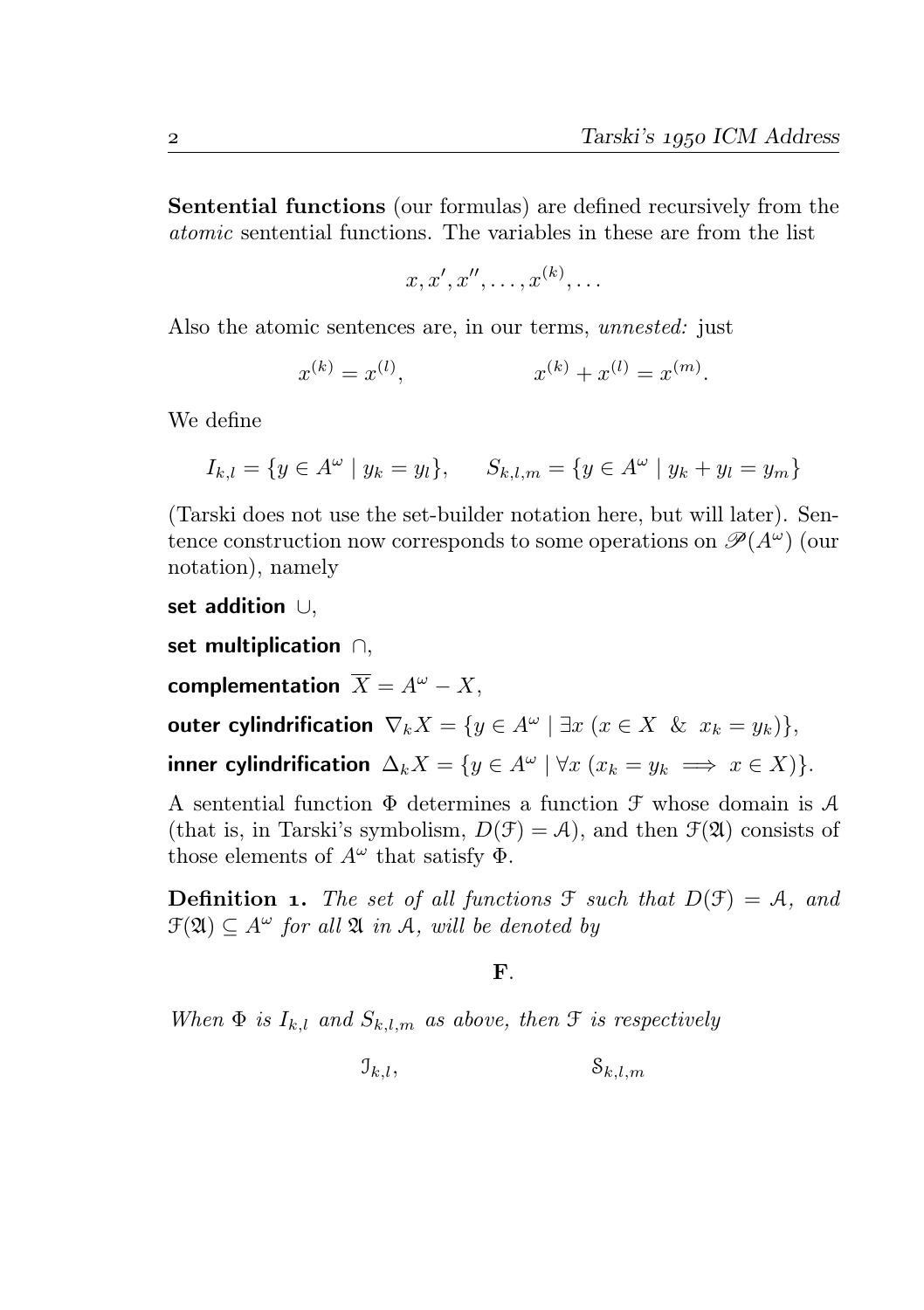(here Tarski does use set-builder notation, with explanation). These are called elementary functions; the set of all of them will be denoted by

#### EF.

**Definition 2.** The operations on  $\mathcal{P}(A^{\omega})$  defined earlier induce the corresponding pointwise operations on  $\mathbf{F}$ ; we also have  $\bigcup$  and  $\bigcap$ .

**Definition 3.** Also the relation ⊂ of **inclusion** on  $\mathscr{P}(A^{\omega})$  induces a relation with the same symbol on  $\bf{F}$ . Also  $\bf{F}$  contains functions  $\mathcal Z$  and U given by

$$
\mathcal{Z}(\mathfrak{A}) = \varnothing, \qquad \qquad \mathcal{U}(\mathfrak{A}) = A^{\omega}
$$

(Tarski uses  $\Lambda$  "as usual" for  $\varnothing$ .)

**Theorem 4.** These are the zero and unit elements of  $\bf{F}$  as a complete atomistic Boolean algebra with  $\bigcup$  and  $\bigcap$  as join and meet, and  $\subset$  as **inclusion.** 

**Theorem 5.** For all  $\mathcal{F}$  and  $\mathcal{G}$  in  $\mathbf{F}$  and k and l in  $\omega$ ,

$$
\nabla_k \mathcal{Z} = \mathcal{Z}, \qquad \Delta_k \mathcal{U} = \mathcal{U},
$$
  
\n
$$
\mathcal{F} \subseteq \nabla_k \mathcal{F}, \qquad \Delta_k \mathcal{F} \subseteq \mathcal{F},
$$
  
\n
$$
\nabla_k (\mathcal{F} \cap \nabla_k \mathcal{G}) = \nabla_k (\mathcal{F} \cap \mathcal{G}), \qquad \Delta_k (\mathcal{F} \cup \Delta_k \mathcal{G}) = \Delta_k (\mathcal{F} \cup \mathcal{G}),
$$
  
\n
$$
\overline{\nabla_k \mathcal{F}} = \Delta_k \overline{\mathcal{F}}, \qquad \overline{\Delta_k \mathcal{F}} = \nabla_k \overline{\mathcal{F}},
$$
  
\n
$$
\nabla_k \nabla_l \mathcal{F} = \nabla_k \nabla_l \mathcal{F}, \qquad \Delta_k \Delta_l \mathcal{F} = \Delta_k \Delta_l \mathcal{F},
$$

**Theorem 6.** For all  $\mathcal{F}$  in  $\mathbf{F}$  and  $k$ ,  $l$ , and  $m$  in  $\omega$ ,

$$
\mathbb{J}_{k,k} = \mathfrak{U},
$$
  
\n
$$
k \neq m \& l \neq m \implies \mathbb{J}_{k,l} = \nabla_m(\mathbb{J}_{k,m} \cap \mathbb{J}_{l,m}),
$$
  
\n
$$
k \neq l \implies \nabla_k(\mathbb{J}_{k,l} \cap \mathcal{F}) \cap \nabla_k(\mathbb{J}_{k,l} \cap \overline{\mathcal{F}}) = \mathbb{Z}.
$$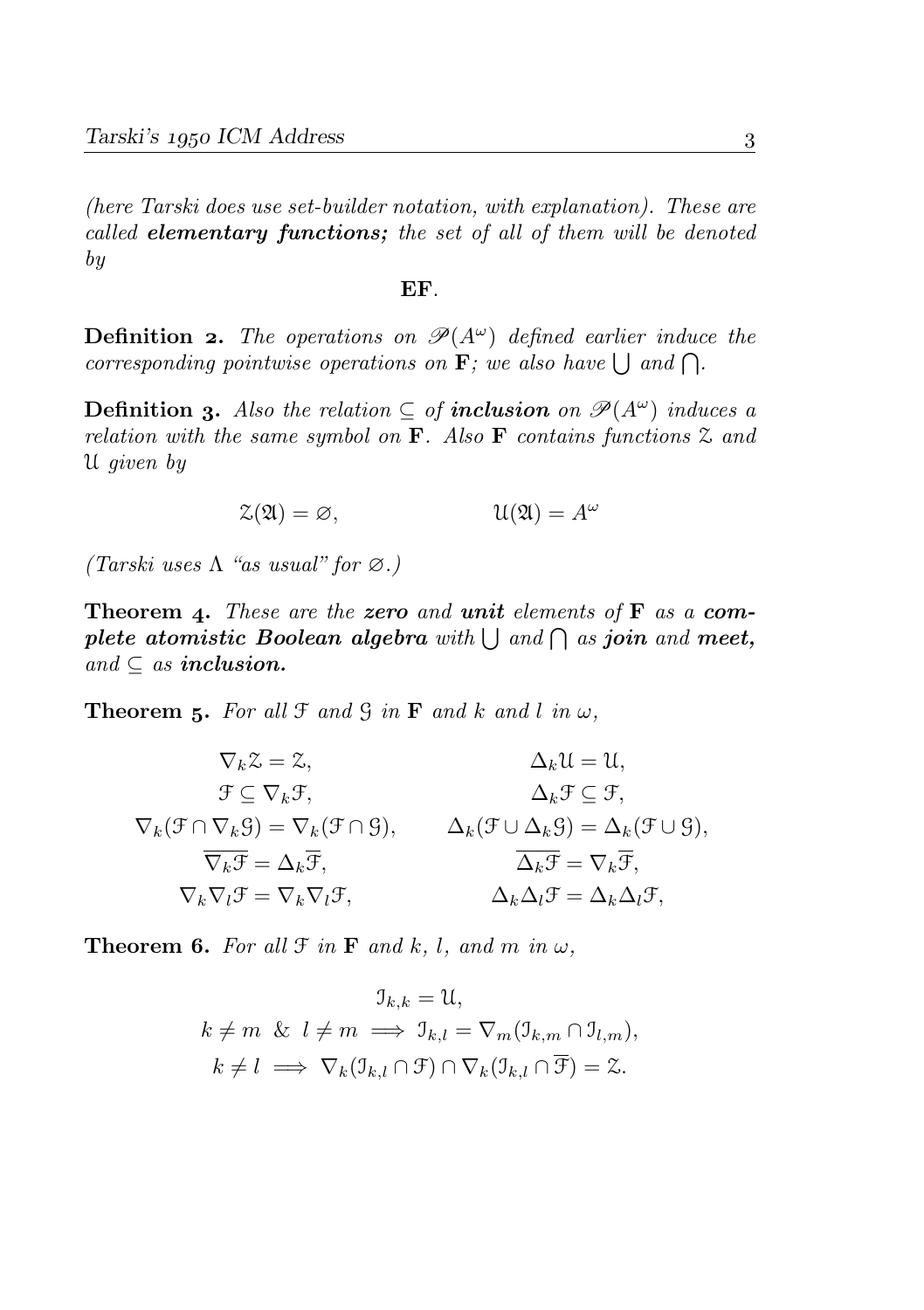All identities on **F** involving  $\bigcup$ ,  $\bigcap$ ,  $\bigcap$ ,  $\bigcap$ ,  $\bigcap$ ,  $\bigtriangleup$ <sub>k</sub>,  $\bigtriangleup$ <sub>k</sub>,  $\bigtriangleup$ <sub>k</sub>,  $\bigtriangleup$ <sub>k</sub>,  $\bigtriangleup$ <sub>k</sub>,  $\bigtriangleup$ <sub>k</sub>,  $\bigtriangleup$ <sub>k</sub> derived formally from Theorems  $4-6$ , according to unpublished work by L. H. Chin, F. B. Thompson, and Tarski.

**Theorem 7.** For every  $\mathcal{F}$  in  $\mathbf{F}$ , the following are equivalent:

- $\Delta_k \mathcal{F} = \mathcal{F}$  for all k in  $\omega$ ,
- $\nabla_k \mathcal{F} = \mathcal{F}$  for all k in  $\omega$ .
- there is no  $\mathfrak A$  for which  $\mathfrak F(\mathfrak A)$  is not  $\varnothing$  or  $A^\omega$ .

**Definition 8.** The intersection of the family of all subsets of  $\mathbf{F}$  that include EF and are closed under  $\cup$ ,  $\vdots$ , and the  $\nabla_k$  is the set of **arith**metical functions, denoted by

### AF.

**Theorem 9. EF**  $\subseteq$  **AF**, and **AF** closed under  $\cup$ ,  $\cap$ ,  $\subseteq$ , and the  $\nabla_k$ and  $\Delta_k$ .

**Theorem 10. AF** is countable ("denumerable, i.e. of the power  $\aleph_0$ ").

**Theorem 11** (Canonical Representation). The elements of  $AF$  are precisely the elements

$$
O_1O_2\cdots O_n(\mathcal{G})
$$

of **F**, where each  $O_i$  is  $\nabla_k$  or  $\Delta_k$ , and G is a finite union of finite intersections of elements of  $EF$  and their complements.

**Theorem 12.** For every  $\mathcal{F}$  in  $AF$  there are only finitely many k for which  $\Delta_k \mathcal{F} \neq \mathcal{F}$  (or  $\nabla_k \mathcal{F} = \mathcal{F}$ ).

The set  $\{k \in \omega \mid \Delta_k \mathcal{F} \neq \mathcal{F}\}\$ is the **dimension index** of  $\mathcal{F}$ .

Now we have the key passage:

Much deeper than all the preceding is the compactness theorem for arithmetical functions: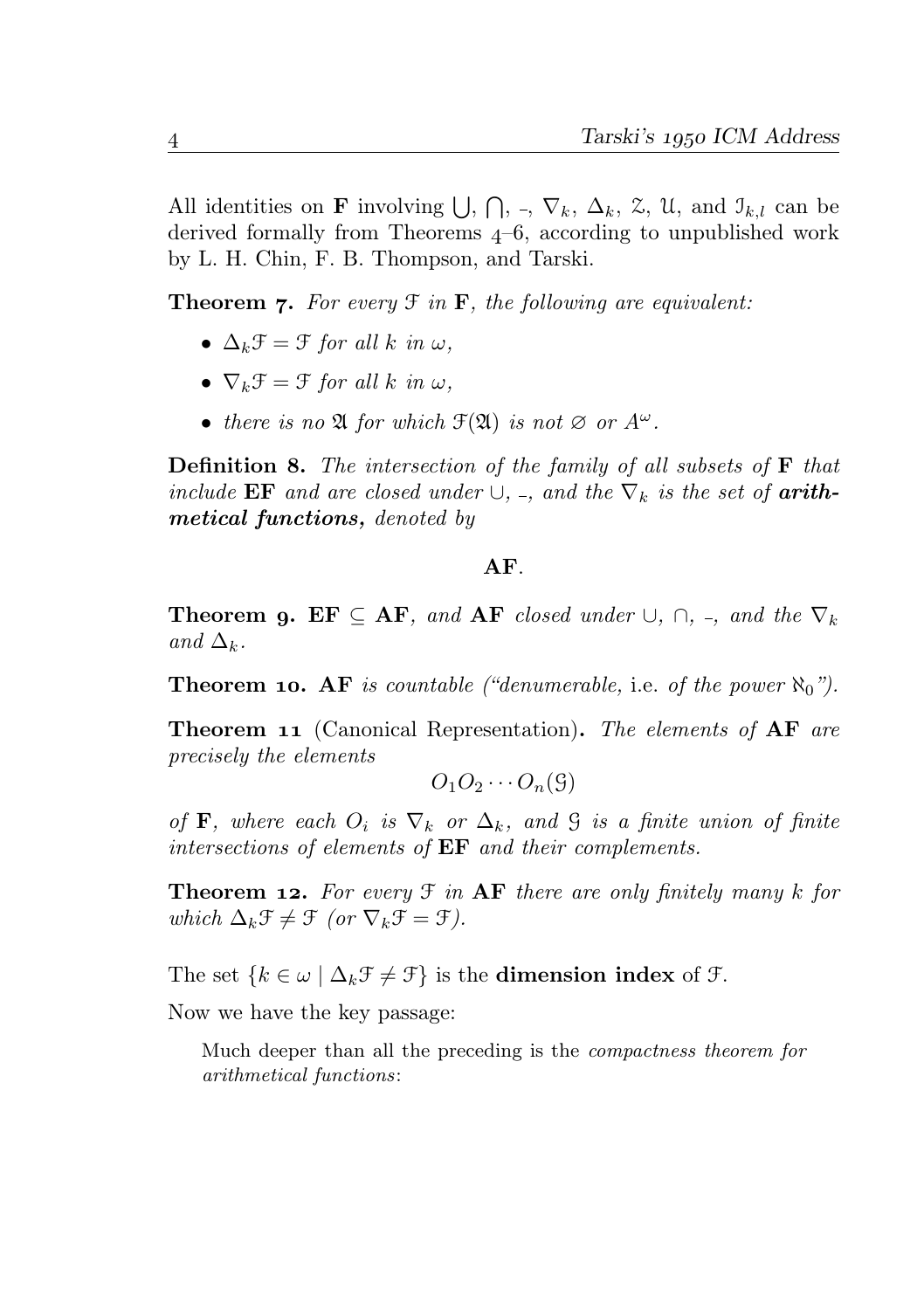**Theorem 13.** If  $K \subseteq AF$  and  $\bigcap (\mathcal{F} \mid \mathcal{F} \in K) = \mathcal{Z}$ , then there is a finite set  $\mathbf{L} \subseteq \mathbf{K}$  for which  $\bigcap (\mathcal{F} \mid \mathcal{F} \in \mathbf{L}) = \mathcal{Z}$ .

A mathematical proof of Theorem is rather involved. On the other hand, this theorem easily reduces to a metamathematical result which is familiar from the literature, in fact to Gödel's completeness theorem for elementary logic.

Definition 14. If  $\mathcal{F} \in \mathbf{F}$ , we let

$$
\mathcal{CL}(\mathcal{F}) = \{ \mathfrak{A} \mid \mathfrak{A} \in \mathcal{A}, \mathcal{F}(\mathfrak{A}) = A^{\omega} \}.
$$

This is an **arithmetical class,** provided  $\mathcal{F} \in \mathbf{AF}$ . The family of all arithmetical classes is

AC.

An element of **F** with empty dimension index is a **simple function.** 

**Theorem 15.** Every arithmetical class is  $CL(F)$  for a simple arithmetical function F.

As arithmetical functions correspond to sentential functions, so simple arithmetical functions correspond to sentences.

**Theorem 16. AC** is a field of subsets of A, that is, a Boolean subalgebra of  $\mathscr{P}(A)$ ; and it is countable.

**Theorem 17.** If  $\mathbf{K} \subseteq \mathbf{AC}$  and  $\bigcap (\mathcal{X} \mid \mathcal{X} \in \mathbf{K}) = \Lambda$ , then there is a finite family  $\mathbf{L} \subseteq \mathbf{K}$  such that  $\bigcap (\mathcal{X} \mid \mathcal{X} \in \mathbf{L}) = \Lambda$ .

This theorem—the compactness theorem for arithmetical classes—is clearly a corollary of Theorem 13. As an improvement of Theorem 17 we obtain

<sup>&</sup>lt;sup>1</sup>For a proof of Gödel's theorem see, e.g., [L. Henkin, *The completeness of the* first-order functional calculus, J. Symbolic Logic vol.  $14$  ( $1949$ ) pp.  $159-166$ . [Tarski's note.]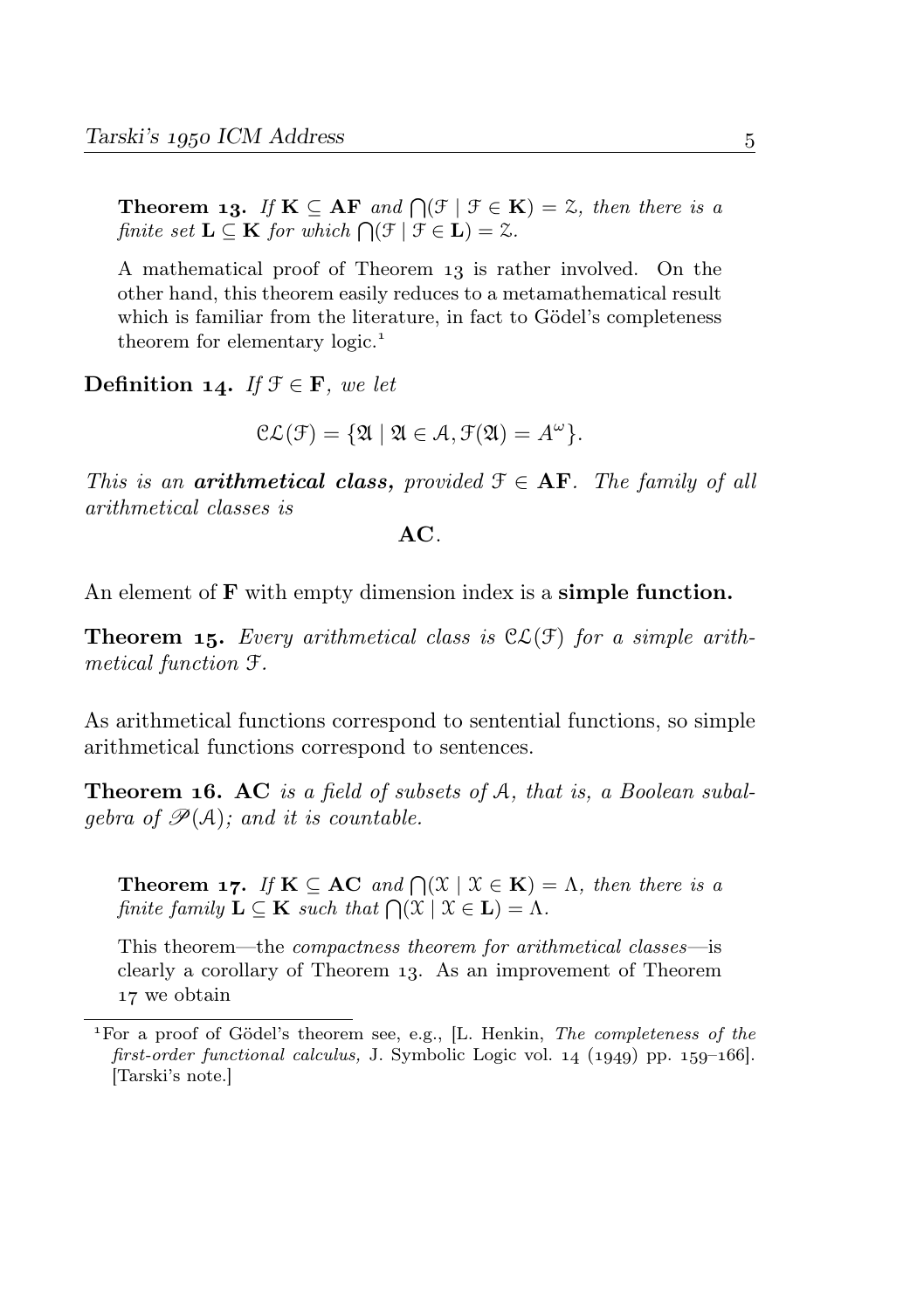**Theorem 18.** If  $K \subseteq AC$  and  $\bigcap (\mathcal{X} \mid \mathcal{X} \in K) \in AC$ , then there is a finite family  $\mathbf{L} \subseteq \mathbf{K}$  such that  $\bigcap (\mathcal{X} \mid \mathcal{X} \in \mathbf{L}) = \bigcap (\mathcal{X} \mid \mathcal{X} \in \mathbf{K}).$ 

An especially important particular case of Theorems  $17$  and  $18$  is given in the following theorem.

**Theorem 19.** If  $S_n \in AC$ ,  $S_{n+1} \subseteq S_n$  and  $S_{n+1} \neq S_n$  for every  $n \in \omega$ , then  $\bigcap (\mathcal{S}_n \mid n \in \omega) \neq \Lambda$  and, more generally,  $\bigcap (\mathcal{S}_n \mid n \in \omega) \notin \Lambda$ AC.

Theorems  $17$ –19 can be dualized, since  $AC$  is closed under complementation.

A sample application:

**Theorem 20.** A set of finite algebras is in  $AC$  if and only if it is closed under isomorphism and there is a bound on the size of its elements.

If  $K$  is a family of sets, we denote by

$$
K_{\sigma}, \qquad \qquad K_{\delta}
$$

the closures under countable unions and intersections, respectively. Thus the elements of  $AC_{\delta}$  are the sets of algebras characterized by a system of arithmetical sentences.

By G. Birkhoff, a set of algebras closed under isomorphism and direct products is in  $AC_{\delta}$ .

**Definition 21.** If every element of  $AC$  contains both or neither of  $\mathfrak A$ and  $\mathfrak{B}$ , then these are **arithmetically equivalent** (i.e. elementarily equivalent], and we write

$$
\mathfrak{A}\equiv \mathfrak{B}.
$$

**Theorem 22.** For all algebras  $\mathfrak{A}$  and  $\mathfrak{B}$ ,

$$
\mathfrak{A}\cong\mathfrak{B}\implies\mathfrak{A}\equiv\mathfrak{B},
$$

and "the two formulas are equivalent" if the algebras are finite.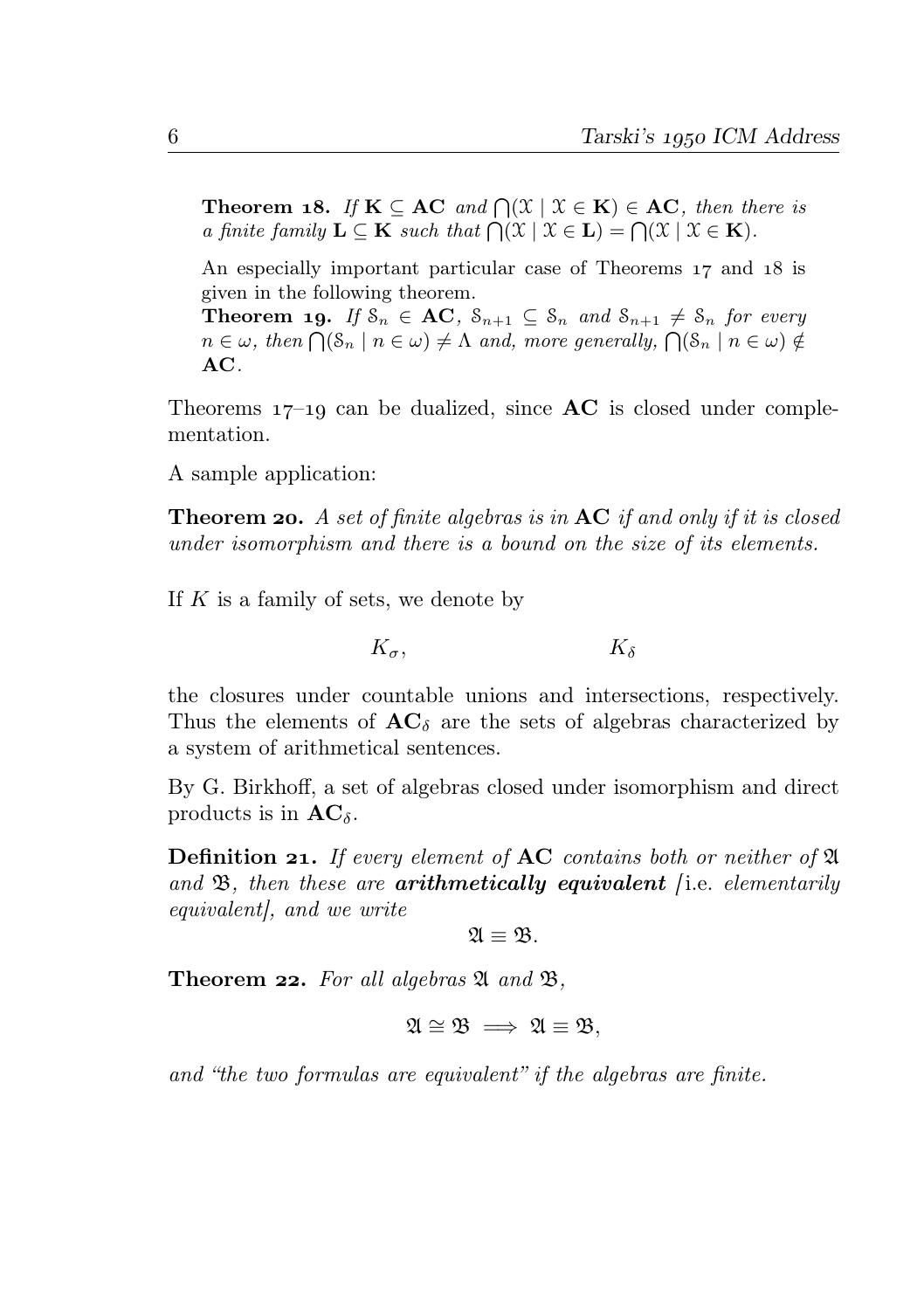There is "a mathematical translation of a familiar metamathematical result—in fact, of an extension of the Löwenheim–Skolem theorem":

**Theorem 23.** If  $\mathfrak{A}$  has infinite power  $\alpha$ , then for every infinite cardinal  $\beta$ , there is an algebra  $\mathfrak{B}$  such that

$$
\mathfrak{A} \equiv \mathfrak{B},
$$

$$
\beta \leq \alpha \implies \mathfrak{B} \subseteq \mathfrak{A}.
$$

The following theorem is a rather special consequence of Theorem 13; as will be seen later, it has many interesting applications. **Theorem 24.** If  $\mathfrak{A} \in \mathcal{A}$ , and if  $\mathfrak{F}_n \in \mathbf{AF}$  and  $\mathfrak{F}_{n+1}(\mathfrak{A}) \subseteq \mathfrak{F}_n(\mathfrak{A}) \neq \Lambda$ for every natural n, then there is an algebra  $\mathfrak{B} \in \mathcal{A}$  such that  $\mathfrak{A} \equiv \mathfrak{B}$ and  $\bigcap (\mathcal{F}_n(\mathfrak{B}) \mid n \in \omega) \neq \Lambda$ .

**Definition 25.** The sets  $\{\mathfrak{B} \mid \mathfrak{A} \equiv \mathfrak{B}\}\$  are **arithmetical types.** The family of these is

### AT.

"In metamathematical terminology, a set of algebras is an arithmetical type if it is axiomatically characterized by means of a complete and consistent system of arithmetical sentences." For the meaning of completeness, we are referred to the second part  $(p. 283)$  of Tarski's Grundzüge des Systemenkalküls, First part, Fund. Math. vol.  $25$  (1935) pp.  $503-526$ . Second part, Fund. Math. vol.  $26$  (1936) pp.  $283-301$ . (This is in the Woodger anthology as Foundations of the Calculus of Systems.)

Theorem 26.  $\{\mathfrak{B} \mid \mathfrak{A} \equiv \mathfrak{B}\} = \bigcap (\mathfrak{X} \mid \mathfrak{A} \in \mathfrak{X} \in \mathbf{AC})$ , and AT has power  $2^{\aleph_0}$ .

Thus  $AT \subseteq AC_{\delta}$ . If an algebra is finite, its arithmetical type is in AC, but not conversely.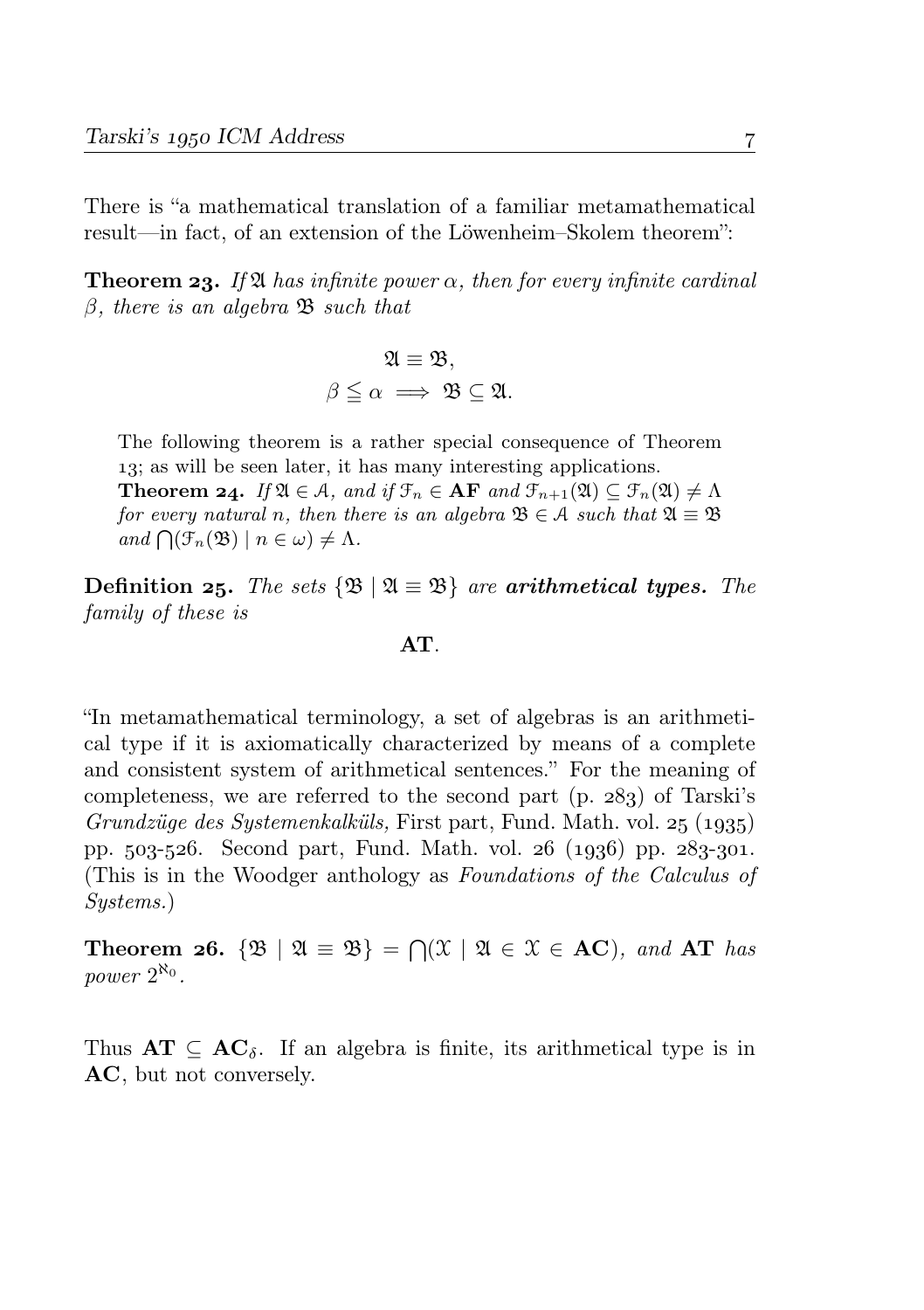**Theorem 27.** There is a one-to-one correspondence

$$
\mathcal{S} \mapsto \{ \mathcal{X} \mid \mathcal{X} \in \mathbf{AC} \& \mathcal{S} \cap \mathcal{X} = \Lambda \},
$$
  

$$
\bigcap (\mathcal{X} \mid \mathcal{X} \in \mathbf{AC} - \mathbf{I}) \leftrightarrow \mathbf{I}
$$

between  $AT$  and  $Spec(AC)$  (the set of prime ideals of  $AC$ ).

Definition 28. Subsets of A that are closed under  $\equiv$  are arithmetically closed, and the family of arithmetically closed sets is

#### ACL.

**Theorem 29.** The elements of **ACL** are precisely the unions  $\bigcup (\mathcal{X})$  $\mathfrak{X} \in \mathbf{K}$ ), where  $\mathbf{K} \subseteq \mathbf{AT}$ . The power of **ACL** is  $2^{2^{\aleph_0}}$ .

**Theorem 30. ACL** is a complete field of subsets of A and thus a complete atomistic Boolean algebra.  $AC \subseteq ACL$  (as Boolean algebras), and  $AT$  is the set of atoms of  $ACL$ .

By Theorem 27, ACL is isomorphic to  $\mathcal{P}(\mathrm{Spec}(AC))$ . By Stone's theory, we obtain a topology on A as follows. Given a subset  $X$  of  $A$ , we define

 $\mathcal{C}(\mathcal{X}) = \bigcap (\mathcal{Y} \mid \mathcal{X} \subseteq \mathcal{Y} \in \mathbf{AC}).$ 

Then  $A$  is a topological space with closure operation  $C$ . It is "not a topological space in the narrower sense (i.e., not a  $T_1$ -space)"; but we can make it so by identifying  $\mathfrak A$  and  $\mathfrak B$  if  $\mathfrak C({\{\mathfrak A\}}) = \mathfrak C({\{\mathfrak B\}})$ , that is,  $\mathfrak{A} \equiv \mathfrak{B}$ . The new space is the **arithmetical space over** A. Its points are the arithmetical types. "The point sets of the space are arbitrary (not sets, but) unions of points," so (by Theorem  $27$ ) they coincide with the arithmetically closed sets. The families of closed and open sets are  $AC_{\delta}$  and  $AC_{\sigma}$ . By Theorem 17,

$$
\mathbf{AC}_{\delta}\cap \mathbf{AC}_{\sigma}=\mathbf{AC}.
$$

The arithmetical space over A is: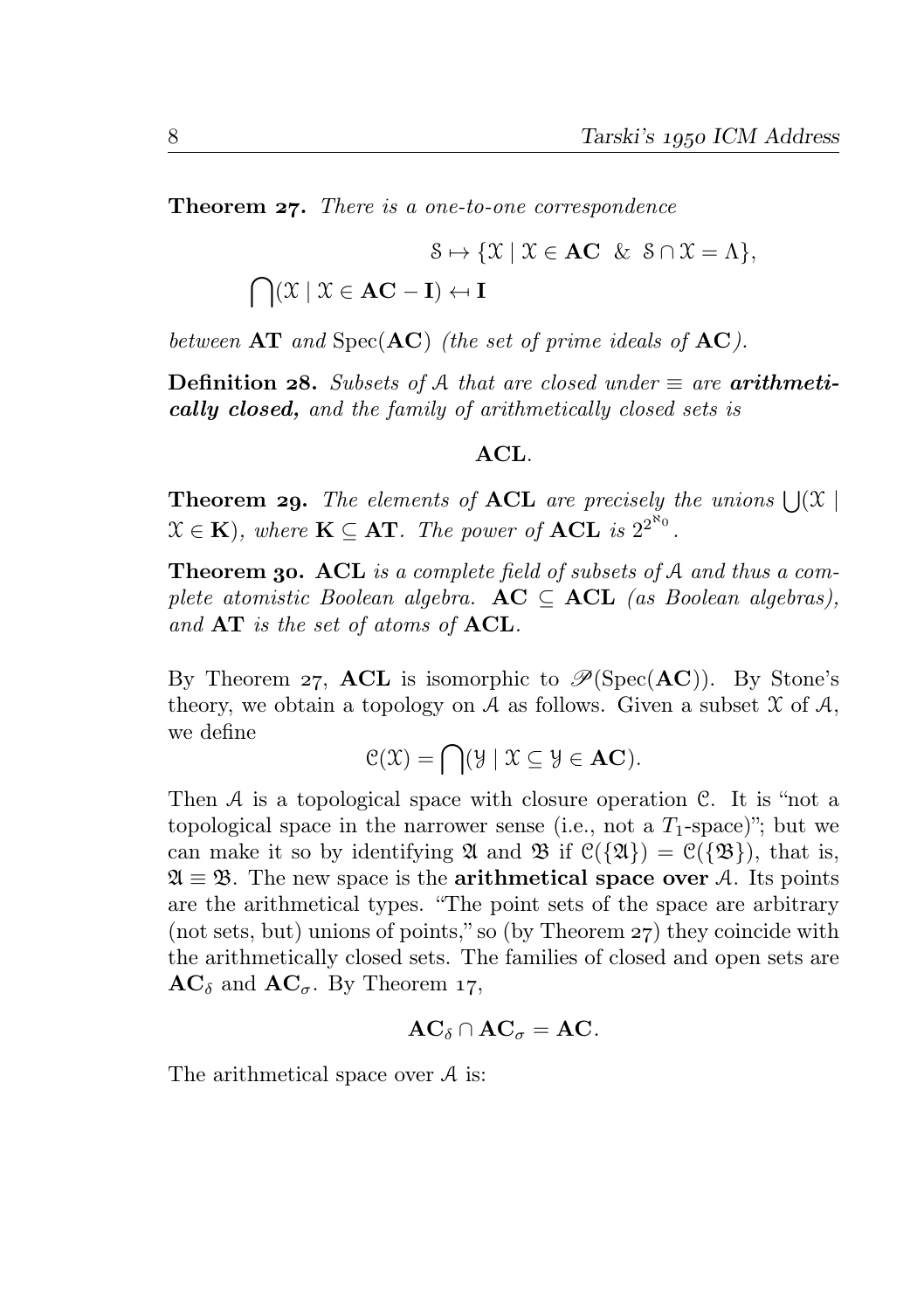- totally disconnected.
- separable by Theorem  $16$ ,
- bicompact by Theorem  $17$  (and thus by "the completeness of elementary logic").

For the relations of topology to metamathematics, we are referred to A. Mostowski, Abzählbare Boolesche Körper und ihre Anwendung auf die allgemeine Metamathematik, Fund. Math. vol. 29  $(1937)$  pp. 34–53.

One may "relativize" the foregoing to a subset  $\mathcal V$  of  $\mathcal A$ , though results like Theorems  $17-19$  will require V to be in  $AC_\delta$ .

One wants to describe the arithmetical classes relative to  $\mathcal{V}$ . To do this, one may

- . identify some of these, to be called basic classes;
- 2. show that the Boolean algebra  $\mathfrak{B}$  generated by the basic classes is the Boolean algebra of all arithmetical classes;
- . establish a criterion for determining whether two arithmetical classes (given as Boolean combinations of basic classes) are the same.

The "crucial point consists in showing that"  $\mathfrak{B}$  is closed under the  $\nabla_k$ . This is the "method of eliminating quantifiers."

This has been carried out for:

- ) Abelian groups,
- ) algebraically closed fields,
- ) Boolean algebras,
- ) well ordered systems.